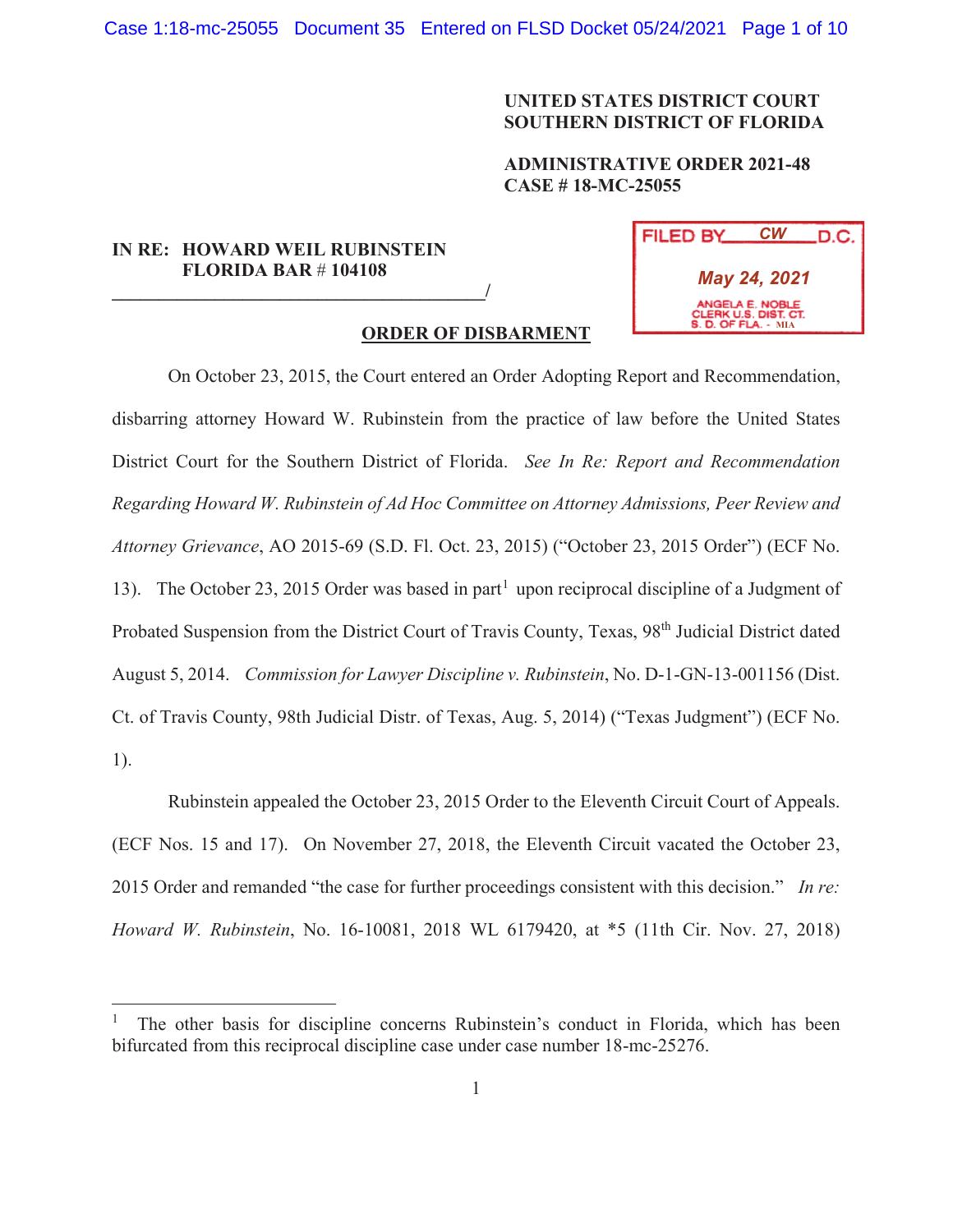("Eleventh Circuit Decision") (ECF No. 18). The Eleventh Circuit Decision held that upon remand "the Southern District is free to enter a new order imposing reciprocal discipline without further process" based upon the Texas Judgment. *Id*. Upon issuance of the Eleventh Circuit Decision, the Court immediately set the matter for a hearing on December 26, 2018, for "further proceedings consistent with [the Eleventh Circuit] decision." (ECF No. 21). After the Court granted a continuance, Rubinstein appeared at a hearing on January 17, 2019. *See In re: Howard W. Rubinstein*, Case No. 18–mc–25276, ECF No. 10 (S.D. Fla. May 7, 2020) (ECF No. 14). At the hearing, Rubinstein requested an extension through April 30, 2019 to present a written response to the Court regarding, what, if any, the nature of the reciprocal discipline in his case should be. *Id*. at 15. The Court granted Rubinstein's request. *Id.*

 Rubinstein filed a Response Concerning Imposition of Reciprocal Punishment, arguing that the reciprocal discipline to be imposed "should be a probated suspension of two years, or the same punishment as in the Texas Judgment" and "be considered time-served as Mr. Rubinstein's license has been suspended in the Southern District since the October 23, 2015 Order of Disbarment in this matter." (ECF No. 29 at 1).

 After discussion at a regularly scheduled Judges' Meeting held on May 16, 2019, and by unanimous vote of all active Judges and Senior Judges eligible to vote, the Court issued an Order of Disbarment on May 21, 2019. *See In re: Rubinstein*, S.D. Fla. Admin. Order No. 2019-37 (May 21, 2019) ("Disbarment Order") (ECF No. 30). Rubinstein appealed the Disbarment Order to the Eleventh Circuit Court of Appeals on August 12, 2019. *See In re: Howard Rubinstein*, Case No. 19-13109 (ECF No. 1) (11th Cir. 2019) (originally docketed under Case No. 18-mc-25276, ECF No. 22).

On April 23, 2021, the Eleventh Circuit issued an order finding that the Court "abused its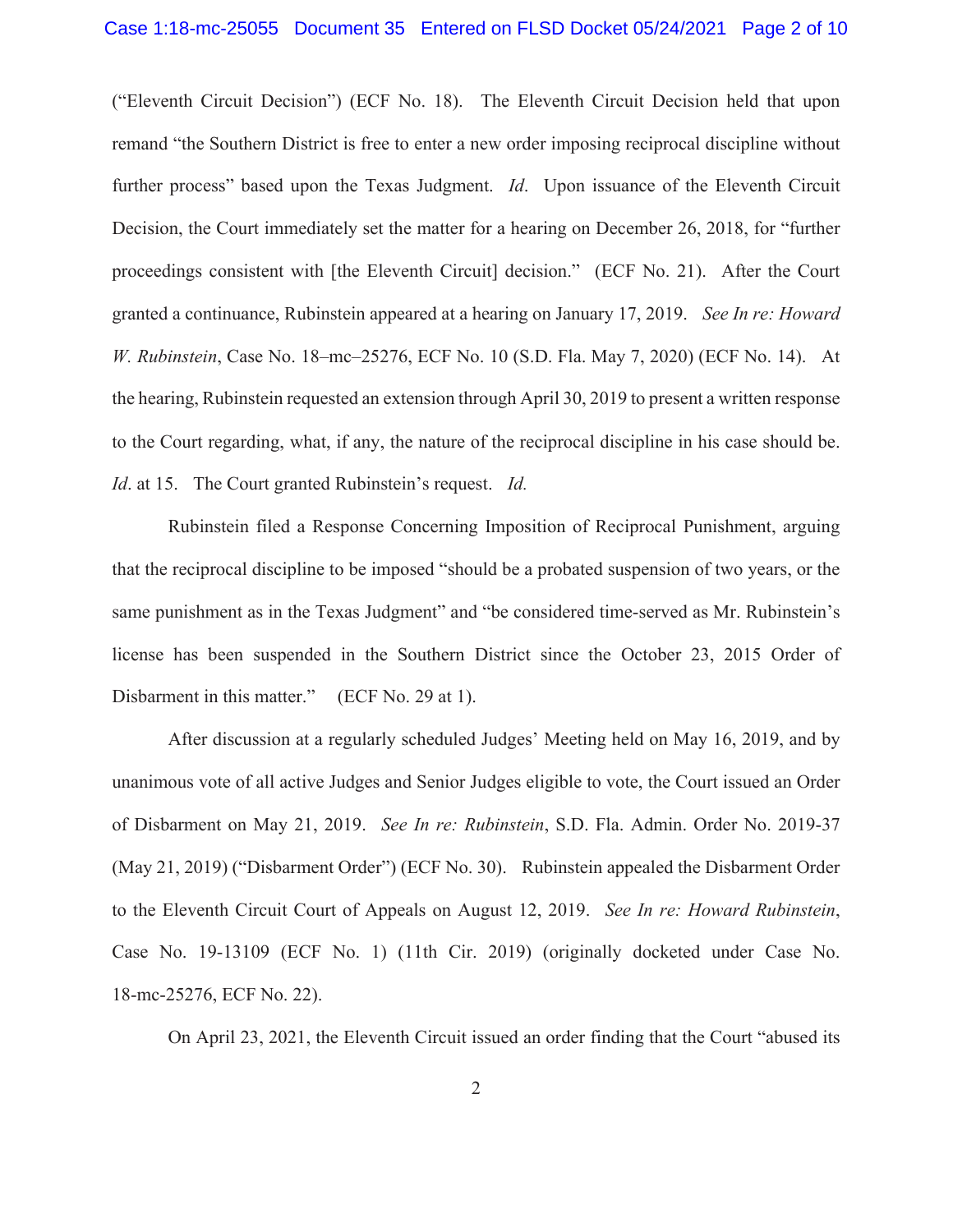discretion in disbarring Rubinstein without sufficiently explaining its decision" and therefore vacated and remanded for the Court to develop "a record that will enable appellate review of the decision of the District Court." ("Eleventh Circuit Mandate") (ECF No. 34). In response, the Court makes the following findings as grounds for Rubinstein's disbarment.

#### **Grounds for Disbarment**

## *1. Texas Judgment*

 The Texas Judgment found that Rubinstein, through his actions, violated several Texas Disciplinary Rules of Professional Conduct, most notably Rule 3.03(a)(1) ("A lawyer shall not knowingly make a false statement of material fact or law to a tribunal.") and 8.04(a)(3) ("A lawyer shall not engage in conduct involving dishonesty, fraud, deceit or misrepresentation."). (ECF No. 1). These violations were found to have occurred when Rubinstein, "in eleven applications for Pro Hac Vice status in various courts . . . failed to disclose his prior disciplinary history which included a disbarment by the Texas State Bar in September 1983 (he was reinstatement [sic] in September 1993) and a two-year probated suspension in Texas in January 2006." ("First Report and Recommendation" filed December 3, 2018) (ECF No. 7) at 3–4.

## *2. Rubinstein's Response to Texas Discipline*

Rubinstein was given an opportunity to respond to the Texas Judgment before the Ad Hoc Committee on Attorney Admissions, Peer Review, and Attorney Grievance ("Committee") and his response was summarized in the First Report and Recommendation:

When questioned by the sub-committee and the Committee about this conduct, Respondent admitted that he was "fully responsible" for all representations that were made and admit[ted] that inaccurate representations were made in certain applications for Pro Hac Vice in United States District Courts in California and Illinois. [FN 6. There were issues during his testimony as to the number of times he had submitted false applications with Respondent incorrectly believing that it was done less frequently than it actually had occurred.] Although admitting that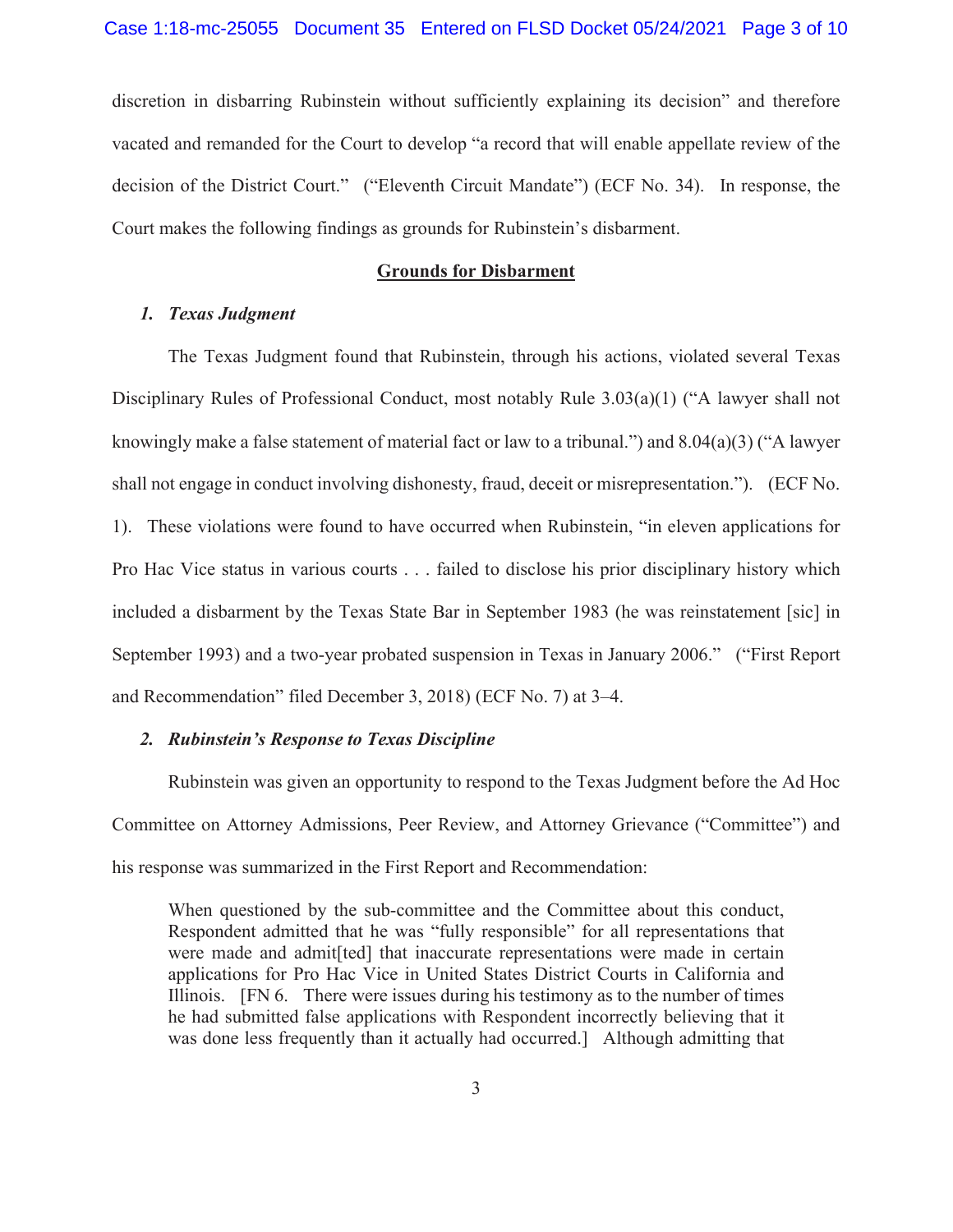these applications were his responsibility, he was generally very cavalier about his applications, who had filled them out, how carefully they were or were not read, and about his obligations to read and keep abreast of the rules in the courts in which he was practicing.

With regard to falsely stating in many Pro Hac Vice applications that he had never been disbarred, he offered a variety of excuses, including that he had relied upon local counsel to fill out the applications which he considered merely "ministerial," (although he admitted never having told his various local counsel who had filled out his applications that he had ever been disbarred) [FN 7. Transcript of May 11, 2015 Hearing at p. 35.] and that the form in U.S. District Courts in California had changed in 2010 or 2011, and that he had not read the applications carefully enough. However, in response to seven Request[s] for Admissions propounded by the Texas Bar in its disciplinary action against Mr. Rubinstein concerning the fact that he had falsely answered application questions by failing to disclose that he had been disbarred when asked, the Respondent admitted doing so, "but believed [the] court was only concerned with matters 20 years old or less." (Response to Request for Admissions Nos. 7, 20, 32, 41, 45, 46, and 59). [FN 8. In some applications Mr. Rubinstein declared under penalty of perjury "no" to the question "[h]as the applicant ever been: censured, suspended, disbarred, or otherwise disciplined by any court." In other applications he declared under penalty of perjury "I have never been disbarred from practice in any court."] These admissions seem to conflict with his position that he had not read the applications carefully or that they had been filled out by others.

*Id.* at 4–5. The Committee surmised that Rubinstein "executed or authorized his signature to be affixed to numerous Pro Hac Vice applications which falsely stated that he had never been disbarred, or otherwise sanctioned. And even when he was made aware of the problem, he took no steps to correct them." *Id*. at 11.

#### *3. Other Guidance*

 The Court takes guidance from the Florida Supreme Court that "[w]hen considering lawyer discipline, we must impose a discipline that is severe enough to deter other attorneys who might be prone to engage in similar conduct." *The Florida Bar v. Adorno*, 60 So. 3d 1016, 1035 (Fla. 2011). The types of conduct subject to Texas disciplinary proceedings—misrepresentations and false statements—are not to be taken lightly: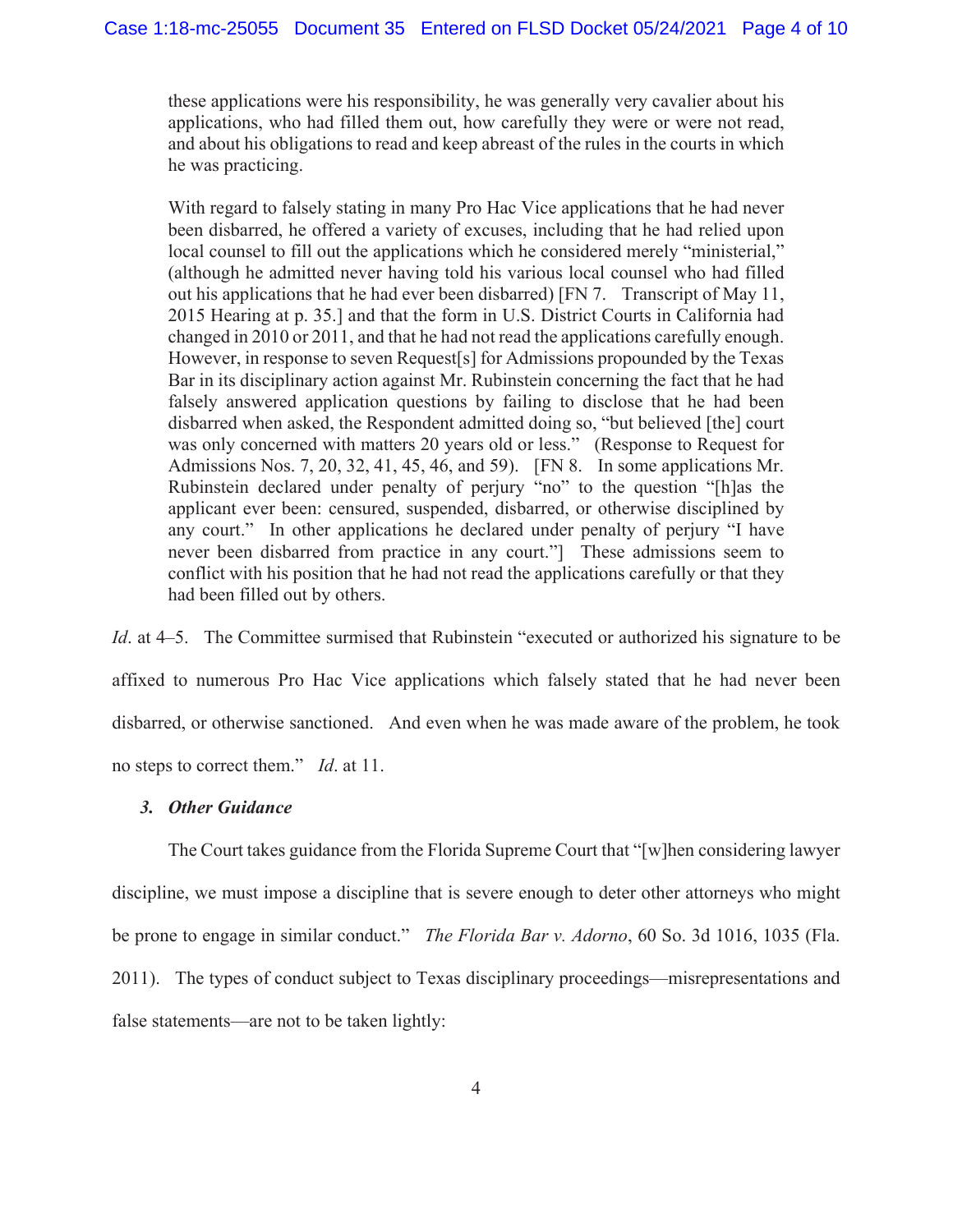## Case 1:18-mc-25055 Document 35 Entered on FLSD Docket 05/24/2021 Page 5 of 10

The vice of misrepresentation is not that it is likely to succeed but that it imposes an extra burden on the court. The burden of ascertaining the true state of the record would be intolerable if misrepresentation was common. The court relies on the lawyers before it to state clearly, candidly, and accurately the record as it in fact exists.

*In re Boucher*, 837 F.2d 869, 871 (9th Cir. 1988).

In addition, Rule  $1(a)^2$  of the Rules Governing Attorney Discipline ("Attorney Rules"), Local Rules of the United States District Court for the Southern District of Florida, establishes that the American Bar Association Model Rules of Professional Conduct ("Model Rules") govern, in part, how attorneys practicing before this Court are to conduct themselves. Of particular relevance is Model Rule 3.3, Candor Toward the Tribunal, which provides that a lawyer shall not knowingly "make a false statement of fact or law to a tribunal or fail to correct a false statement of material fact or law previously made to the tribunal by the lawyer." Model Rules of Pro. Conduct r. 3.3 (Am. Bar Ass'n. 2019). This rule is crucial in a profession that, as stated in the preamble to the Model Rules, "is largely self-governing." *Id.* at Preamble and Scope.

Therefore, "[t]o operate, our judicial system relies in substantial part upon the truthful and candid participation of attorneys" and when "an attorney does not abide by the Standards of Professional Conduct, the judicial system is undermined, the court's resources are taxed, and the public's confidence in the legal profession is shaken." *United States v. Howell*, 936 F. Supp. 767, 773 (D. Kan. 1996) (justifying revocation of an attorney's admission pro hac vice due to the attorney's omissions and misstatements in an affidavit of past revocations of pro hac vice admissions and a formal censure in other jurisdictions).

<sup>2</sup> The Southern District of Florida's Local Rules Governing Attorney Discipline have been amended following the events at issue in this case. Reference will be made to the rules in effect at the time.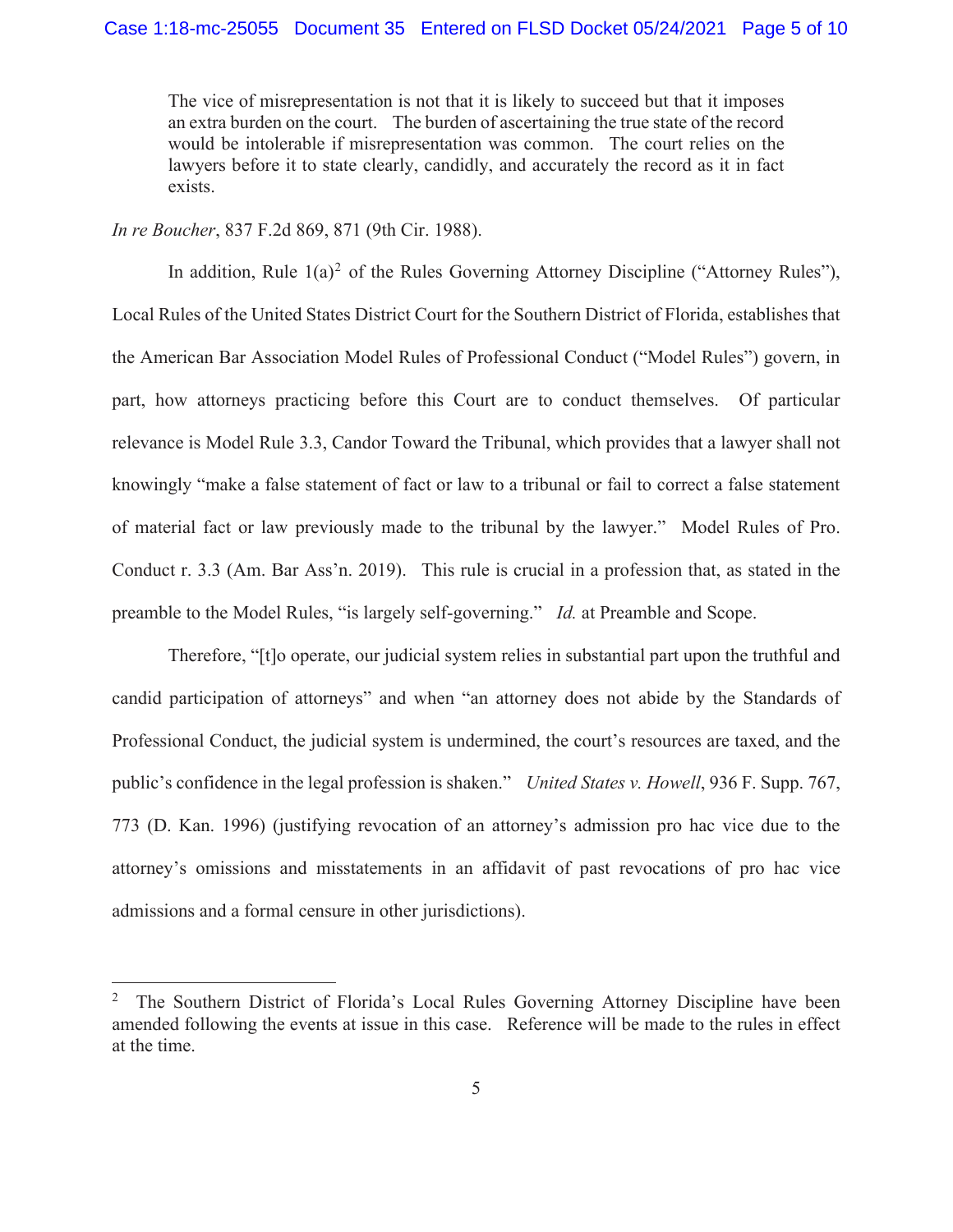## Case 1:18-mc-25055 Document 35 Entered on FLSD Docket 05/24/2021 Page 6 of 10

The American Bar Association has also published Standards for Imposing Lawyer Sanctions ("ABA Standards"), which the Eleventh Circuit has looked to in determining the appropriateness of the type of attorney discipline imposed by district courts. *See In re Eichholz*, No. 06-14476, 2007 WL 1223613, at \*2 (11th Cir. Jan. 10, 2007) ("The American Bar Association Standards for Imposing Lawyer Sanctions provide that suspension is appropriate for a number of Eichholz's actions."). Section 6.1 of the ABA Standards deals with "False Statements, Fraud, and Misrepresentation," recommending the following sanctions for actions that involve "dishonesty, fraud, deceit, or misrepresentation to a court:"

6.11 Disbarment is generally appropriate when a lawyer, with the intent to deceive the court, makes a false statement, submits a false document, or improperly withholds material information, and causes serious or potentially serious injury to a party, or causes a significant or potentially significant adverse effect on the legal proceeding.

6.12 Suspension is generally appropriate when a lawyer knows that false statements or documents are being submitted to the court or that material information is improperly being withheld, and takes no remedial action, and causes injury or potential injury to a party to the legal proceeding, or causes an adverse or potentially adverse effect on the legal proceeding.

6.13 Reprimand is generally appropriate when a lawyer is negligent either in determining whether statements or documents are false or in taking remedial action when material information is being withheld, and causes injury or potential injury to a party to the legal proceeding, or causes an adverse or potentially adverse effect on the legal proceeding.

6.14 Admonition is generally appropriate when a lawyer engages in an isolated instance of neglect in determining whether submitted statements or documents are false or in failing to disclose material information upon learning of its falsity, and causes little or no actual or potential injury to a party, or causes little or no adverse or potentially adverse effect on the legal proceeding.

ABA Standards, § 6.1. The above standards are illustrative of the type of sanctions needed to

impress upon attorneys the absolute requirement to live up to the standards and expectations

demanded in the legal profession.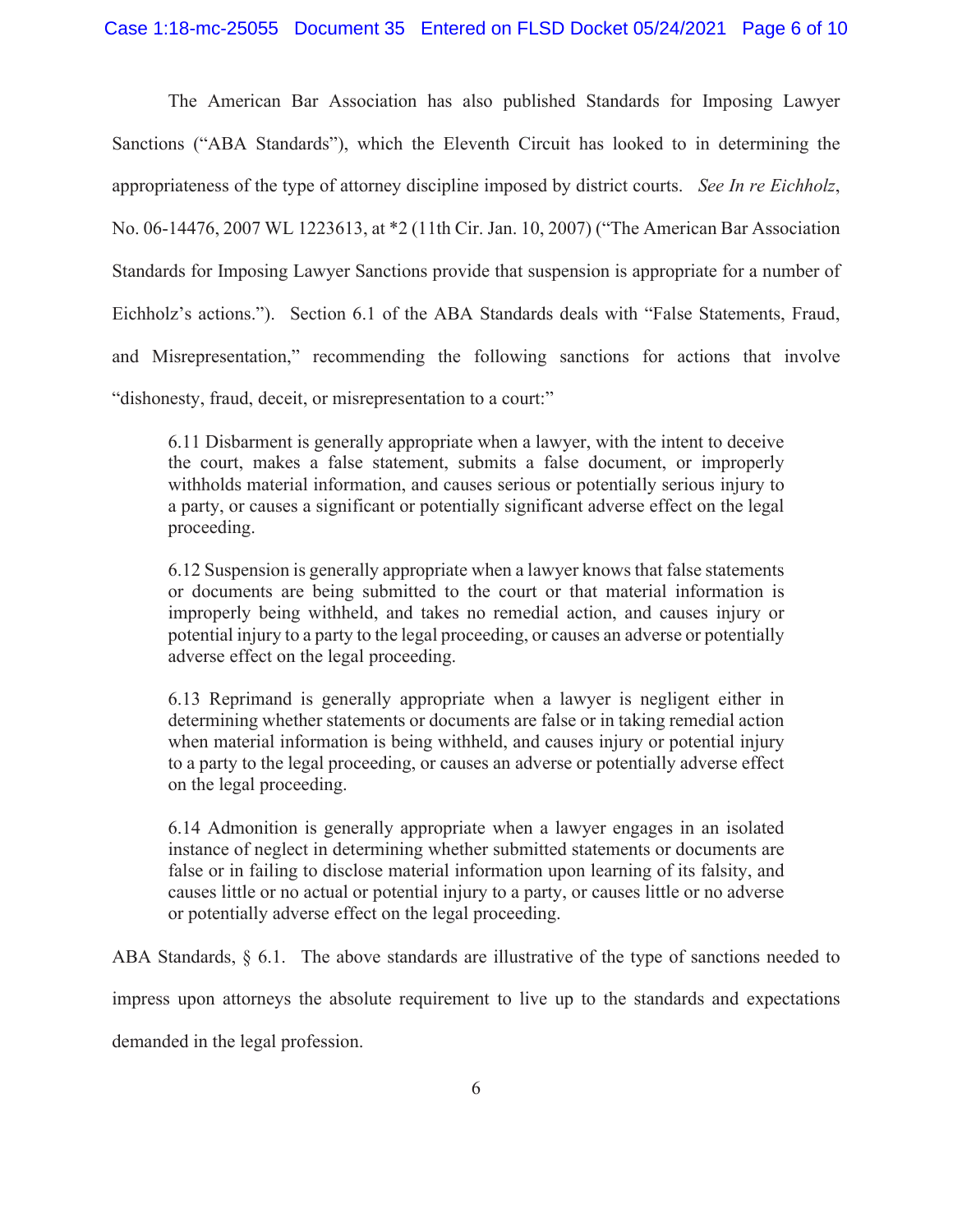## Case 1:18-mc-25055 Document 35 Entered on FLSD Docket 05/24/2021 Page 7 of 10

The Court disagrees with the discipline rendered in the Texas Judgment, finding that it is not proportionate with the seriousness of the conduct, especially when Rubinstein appears, as evidenced in the Committee hearing, to not take his responsibilities as an attorney seriously. These responsibilities include a need for honesty and candor, attention to detail, and ensuring that any representations made to a court can be relied upon as being correct. Rather, as recounted in detail by the Committee, Rubinstein demonstrated little concern for his responsibilities by taking a "cavalier" attitude about the pro hac vice applications, offering a "variety of excuses," exhibiting an unwillingness to remediate or correct, and being patently disingenuous in his reasoning as to why he did not disclose prior discipline. The degree of that discipline history—a disbarment in 1983 that lasted ten years and another probated suspension in 2006—makes the omissions from eleven applications all the more startling. Faced with this extensive disciplinary history and Rubinstein's cavalier attitude, yet another probated suspension would be nothing more than an ineffectual slap on the wrist and would not be severe enough to prevent Rubinstein—or other attorneys—from engaging in similar conduct again in the future.

 Furthermore, the First Amended Disciplinary Petition which formed the basis for the Texas Judgment, as filed by the Commission for Lawyer Discipline,<sup>3</sup> recounts in detail the nature and extent of Mr. Rubinstein's misrepresentations:

On or about December 12,2011, in his Motion for Leave to Appear Pro Hac Vice in Cause Number 1:11-cv-08662, *Cosmas v. Preston Products Corp.* and Cause Number 1:11-cv-08671, *Fleishman v. Johnson&Johnson Healthcare Systems, Inc.*, in the United States District Court for the Northern District of Illinois, Respondent, Howard Rubinstein, made several material misrepresentations. Specifically, Respondent: 1) stated that he was never disbarred, suspended or disciplined by any court, thereby failing to disclose that he was disbarred in Texas in 1983 and received a Fully Probated Suspension in Texas in 2006; 2) failed to disclose that he was transferred to inactive status with the State Bar of Texas from June 1, 2005

 $3$  The Commission for Lawyer Discipline is a committee of the State Bar of Texas.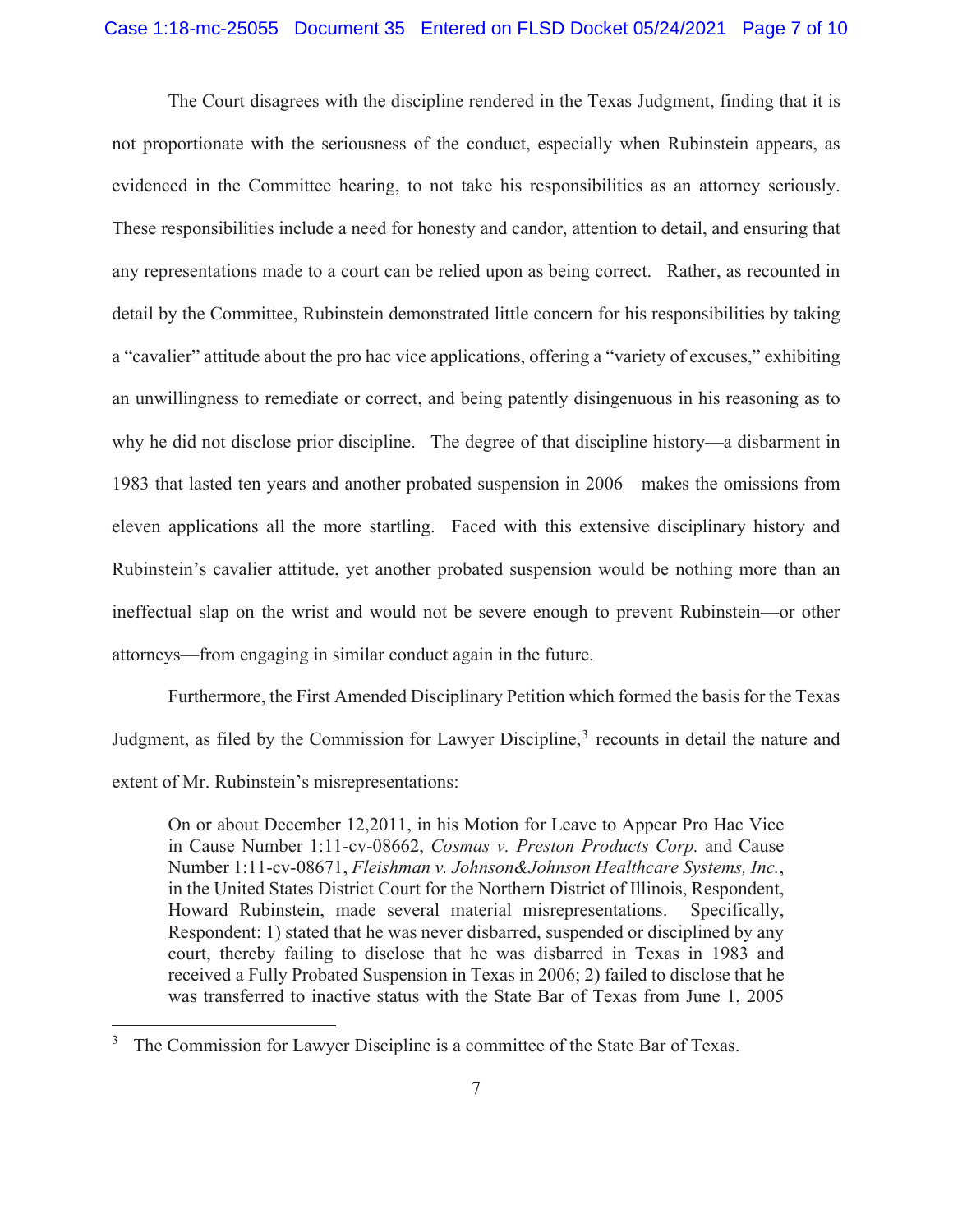through November 9, 2005, and again on June 1, 2011; 3) failed to disclose that he was licensed to practice in Texas; 4) failed to disclose that his applications to appear *pro hac vice* in *Weeks v. MeadJohnson Nutrition Co.*, Cause Number 2:09-cv-5835, and *Francis v. Nestle Health Care Nutrition*, Cause Number 2:10-cv-9544, both in the United States District Court for the Central District of California were denied; and 5) failed to disclose that he had filed another application to appear *pro hac vice* in another case he filed on the same date. Additionally, Respondent signed both applications declaring that the statements in the application were true and correct, when they were not.

Between December 2010 and July 2011, in multiple applications for *pro hac vice* admission to the United States District Court for the Central District of California, Respondent made materially false and misleading statements. Specifically, the following misrepresentations were made: 1) in Cause Number 2:11-cv-02972, *Pelatti v. Nestle USA, Inc.*, Respondent stated he had never been disbarred from practice in any court, failed to disclose that he was licensed in Texas, failed to provide a letter of good standing from the State Bar of Texas as required by the local rules and signed the application declaring that the statements in the application were true and correct, when they were not; 2) in Cause Number 2:10-cv-08964, *Serrano v. Phusion Projects LLC*, Respondent stated he had never been disbarred from practice in any court, failed to disclose that he was licensed in Texas, and failed to provide a letter of good standing from the State Bar of Texas as required by the local rules, omitted from the list of *pro hac vice* applications filed in the Central District two applications he filed at the same time as the instant application, and signed the application declaring that the statements in the application were true and correct, when they were not; 3) in Cause Number 8:10-cv-01217, *Nguyen v. Innovative Ventures, LLC*, on two *pro hac vice* applications, Respondent stated he had never been disbarred from practice in any court, failed to disclose that he was licensed in Texas, failed to provide a letter of good standing from the State Bar of Texas as required by the local rules and signed the application declaring that the statements in the application were true and correct, when they were not; 4) in Cause Number 2:10-cv-09544, *Francis v. Nestle Healthcare Nutrition, Inc.*, Respondent stated he had never been disbarred from practice in any court, failed to disclose that he was licensed in Texas, failed to provide a letter of good standing from the State Bar of Texas as required by the local rules and signed the application declaring that the statements in the application were true and correct, when they were not; and 5) in Cause Number 2:10-cv-07707, *Cosmas v. POM Wonderful*, Respondent stated he had never been disbarred from practice in any court, failed to disclose that he was licensed in Texas, failed to provide a letter of good standing from the State Bar of Texas as required by the local rules and signed the application declaring that the statements in the application were true and correct, when they were not.

(ECF No. 20) at 2–3.

These misrepresentations involved not one, two, or three instances, but *eleven* instances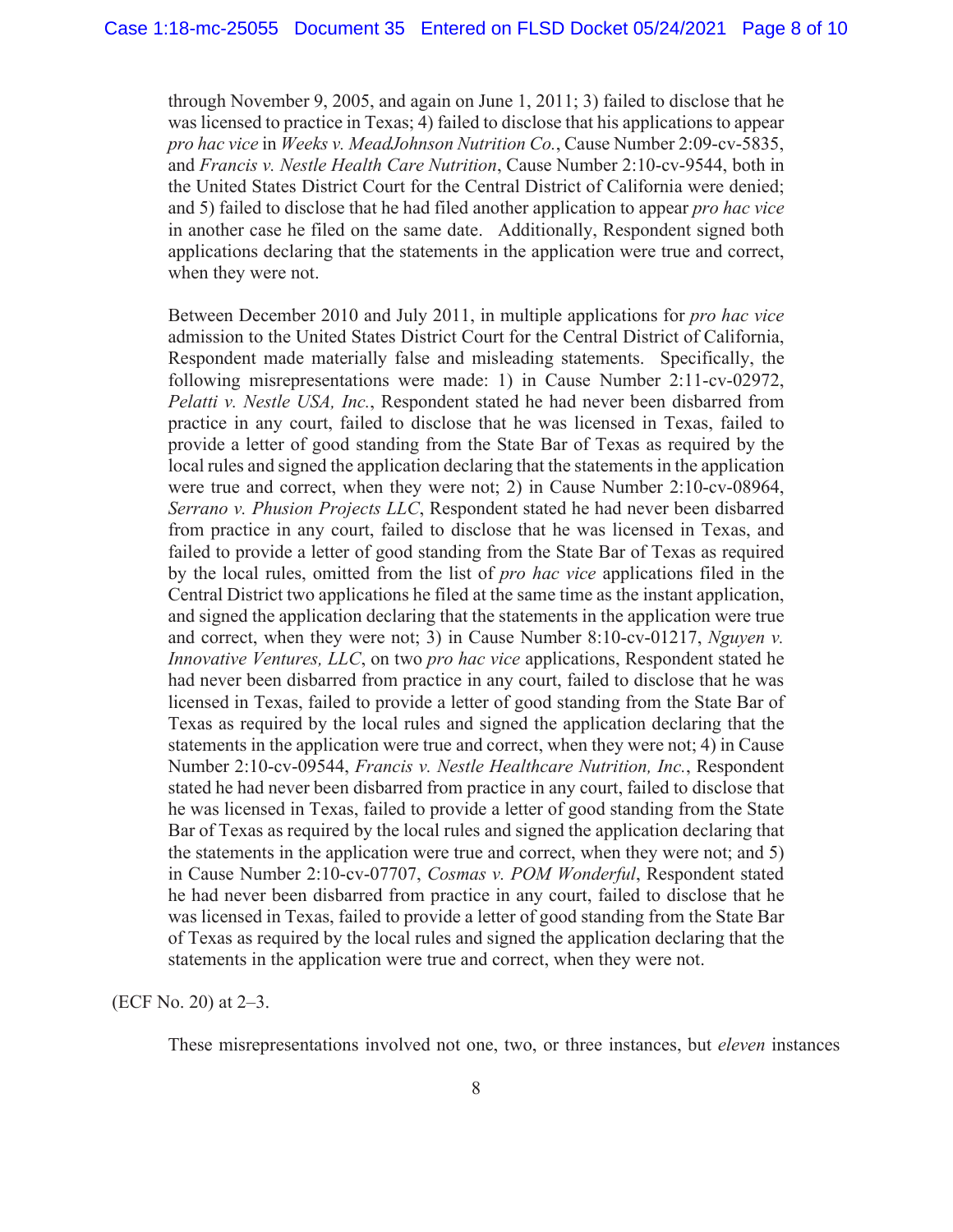over two years before two different courts. Within each of these instances, there were often multiple misrepresentations. The errors or omissions were not minor, but rather significant going directly to the heart of factors that courts consider when determining whether to permit an attorney from outside their jurisdiction to practice before their court. The extent and degree of these misrepresentations persuades the Court that Rubinstein's conduct necessitates the appropriate discipline of disbarment as recommended by section 6.11 of the ABA Standards.

 In consideration of the above factors, the Eleventh Circuit Mandate, and the authority to impose reciprocal discipline as provided in Rule 5(d) of the Attorney Rules ("the Court may impose the identical discipline or may impose any other sanction the Court may deem appropriate") and the United States Supreme Court (*Chambers v. NASCO, Inc.*, 501 U.S. 32, 43 (1991) ("[A] federal court has the power to control admission to its bar and to discipline attorneys who appear before it.") and *In re Snyder*, 472 U.S. 634, 643 (1985) ("This inherent power derives from the lawyer's role as an officer of the court which granted admission."), the undersigned submitted this matter to the Court for its consideration at a regularly scheduled Judges' Meeting held on May 13, 2021, pursuant to Attorney Rule 3(e). Having reviewed all relevant materials, by unanimous vote of all active Judges and Senior Judges eligible to vote, the Court maintains that disbarment is the appropriate discipline to impose upon Rubinstein for his actions in Texas. *See* Rule 1(a)-(b) of the Attorney Rules (stating that "[a]cts and omissions by an attorney admitted to practice before this Court . . . which violate the Rules of Professional Conduct, Chapter 4 of the Rules Regulating The Florida Bar shall constitute misconduct and shall be grounds for discipline[, ... including] (1) disbarment, (2) suspension, (3) reprimand, (4) monetary sanctions, (5) removal from this Court's roster of attorney's eligible for practice before this Court, or (6) any other sanction the Court may deem appropriate").